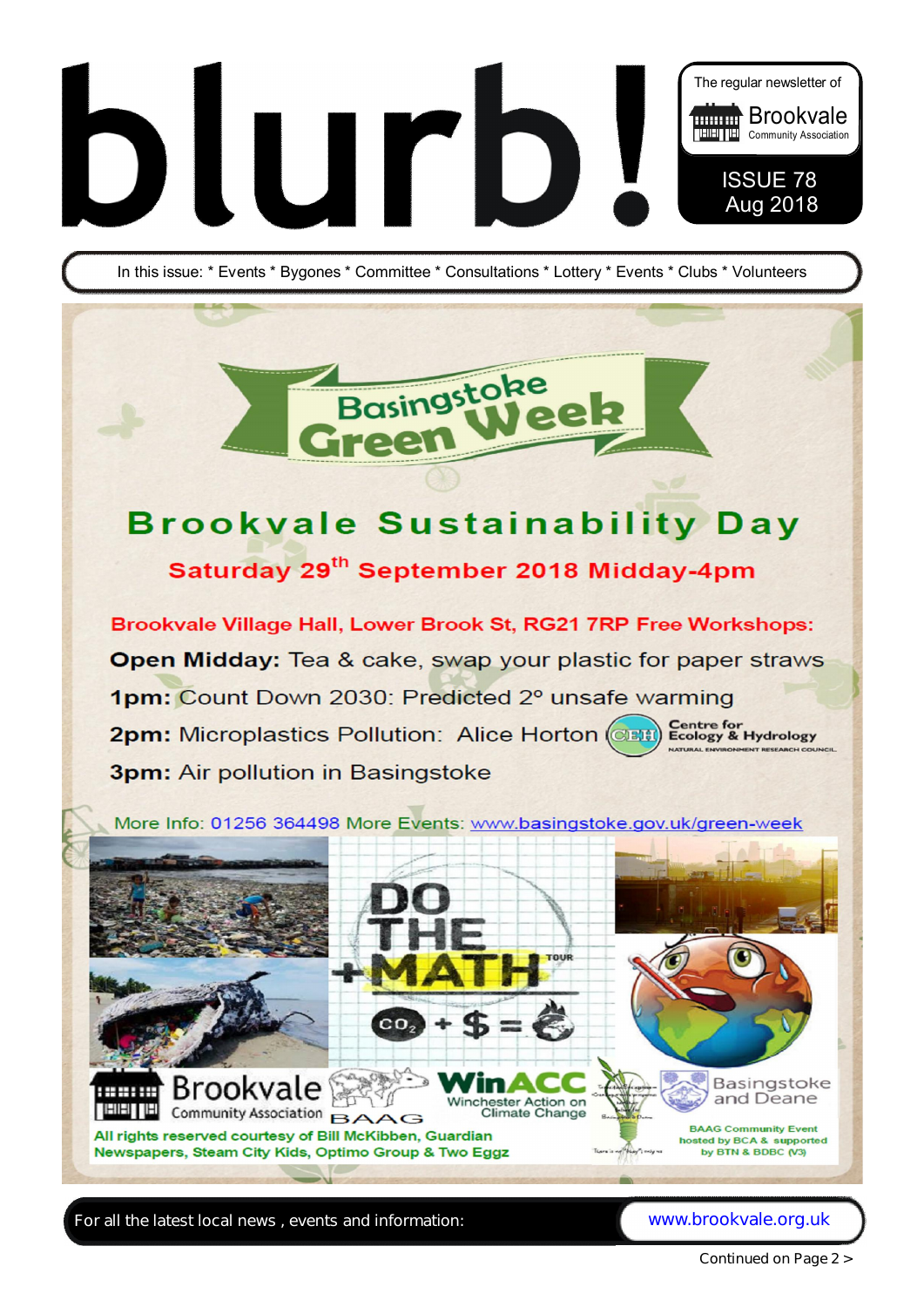# blurb!

# **Bygones**

# **West Ham Estate Story**

The country estate journey to present day starts in medieval times with the feudal system then later evolving with country house remodeling, acquisitions and disposals. Relatively few estates survive today after plague, wars, speculators ("Buy Green Acres— Villa Farms" C.F.Dowsett 1904) & inheritance tax, all took their toll.

In this West Ham estate there was a significant Saxon burial site, but you wouldn't know it today!

The Land was originally used for "strip farms", much of it belonging to churches, universities and the nobility.

Various auctions listed estate assets: "Cold Harbor" (9.75a), leasehold land called "Deep Lane Piece" (16.25a), a leasehold water meadow (5.75a), Salisbury Farm, "Honey Piece" and other arable land and water meadow (474a) on high Western Road, arable land (14a) at West Ham, "Nicholas Croft" and arable land (9a) at Cliddesden.

Properties included 2 dwellings in Church Lane, 2 dwellings and the 'Green Dragon' Public (brew) House in Flaxpool Street (Flaxfield Rd), more dwellings in Church St., Wote St., Winchester Rd., and Chapel St.

The West Ham mansion was built by William, Earl of Dartmouth (1731 to 1801) in (200a) and was bounded on the East by the Queen's Grammar school in Worting Road, and on the West by West Ham House across Thornycroft Lane at the rear of the present day Davy's Garage, opposite Milestones Museum.

"Back in the day" a group of girls used to climb the wall on the north side of Thornycroft Lane to get their annual crop of conkers...

**< Continued from Page 1** (for the school playground conker competition) from the estate's avenue of chestnut trees. Such activities are no longer allowed in this "day and age"!

(instead we seem to have caged overweight kids being bullied on social media and dependent on tranquillisers!).

Red Cross records describe the West Ham House building as "the Thornycroft Employee Hut", later Thornycroft Club House, then West Ham Red Cross Hospital, which opened from December 1914 to January 1919 for those injured and delivered by rail during WW1.



**Credit Alistair Blair**

A local story is that when Thornycroft used to make Steamboats on the Thames at Chiswick, John Thornycroft was passing by on a bicycle and decided to buy the large house on this West Ham estate, to start his business. He eventually produced steam powered motor cars from 1896. He then made Steam and then petrol engined lorries.

Certainly in 1919, Thornycroft purchased 36 acres of the former West Ham Estate. They used West Ham House as a boarding house for up to 40 of their pupils and apprentices. In the late 40s they converted the 16 acre field adjoining the works as a playing field for football (they had a women's football team!), cricket pitches, a bowling green and tennis lawns.

In the early 1970s the West Ham Estate land was taken over for commercial and industrial use, the house was demolished and Grafton Way built.

# **Brookvale In Bloom**

### **Garden Competition 2018 Results**

We were very pleased to welcome new entrants for 2018, and there was a good turnout for prize-giving by the Mayor at the the Tea Party on 22nd July. All the gardens looked fantastic, A result of hard work!

**SMALL FRONT GARDEN**  1 Gold: Di Brown 2 Gold: Esme Gainford 3 Gold: Stephen Pashley 4 Gold: Moyra Thomas Gold: Mrs Emma & Miss Jasmine Hope Silver: Jon Overton Bronze: Anna Mannerstrale Erica Hartling, Mary Lawn Christine Ames Malcolm MacInnes Barry Berryman **SINGLE CONTAINER**  1 Gold: Stephen Pashley 2 Gold: David & Lillian Dennison 3 Gold: Sarah Mahon Gold: Andy Ward Mrs. T. D'Orsi Norah Wright Silver: John Overton Ann Johns Bronze: Esme Gainford **STANDARD FRONT GARDEN**  1 Gold: David & Lillian Dennison 2 Gold: Colin Brant 3 Gold: Mrs. T. D'Orsi Gold: Eric Baker Silver: George Johns

Some scores were very close! – This year medals were awarded according to the scores – well done to all!

Look out for the 2019 entry form in the Spring time.

Here are some of the winners:



**Continued on Page 3 >**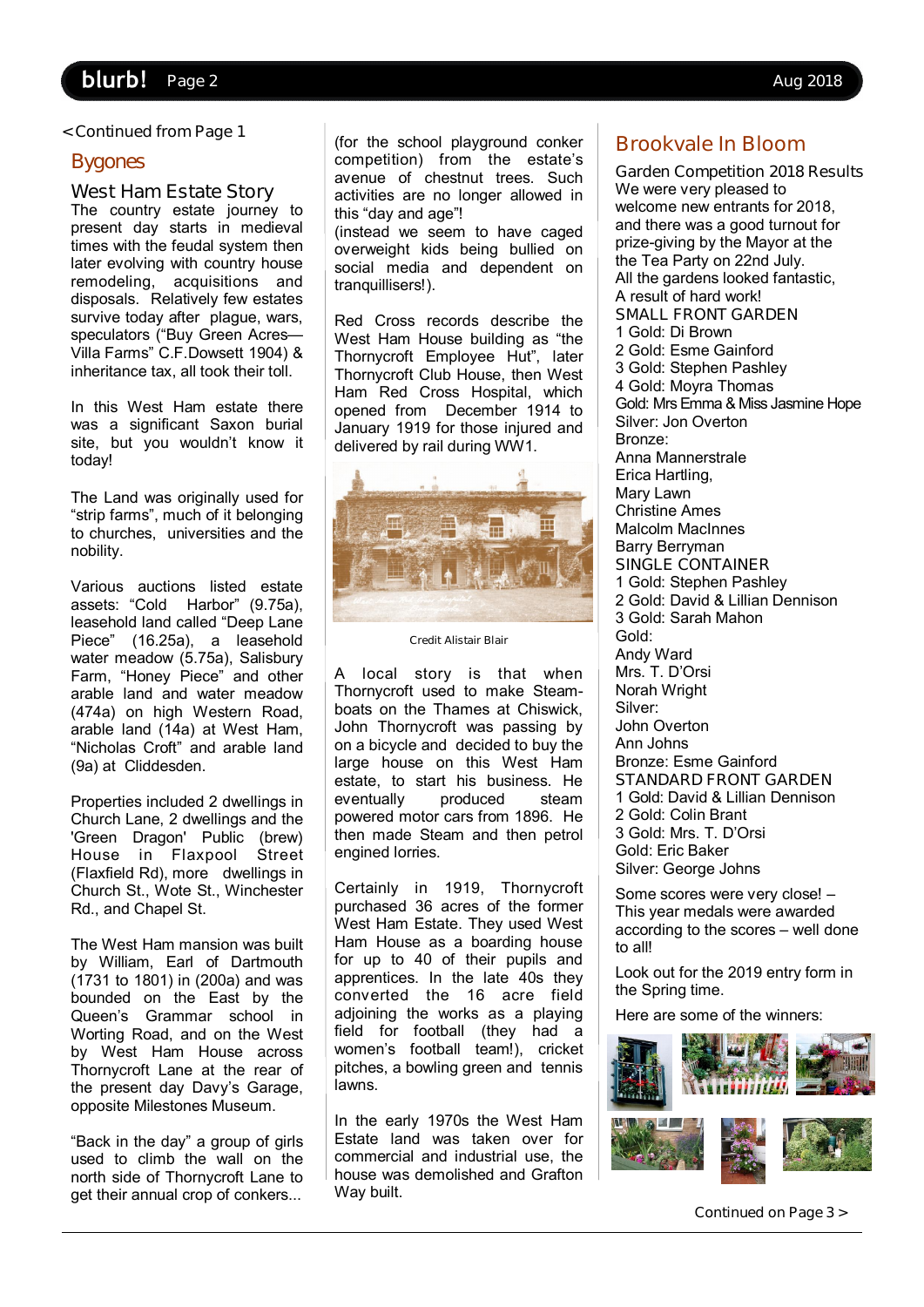**< Continued from Page 2**

# **Free Event: Borough Police**

# **19th Century Basingstoke Village Hall :Thurs 16th August 7-30pm**

A 50 year Living History snapshot of the Borough Police work in dealing with crime, criminals & social challenges "back in the day". Bob's entertaining look at the various drunkards, thieves, rioters, "ne'er-do-wells", includes the bungling burglar of Basingstoke, the cork-legged swindler, assorted wild women and feral kids.

Transcripts of the Police Superintendant's diary are enhanced with contemporary newspaper reports providing us with an entertaining and compelling back-story of Basingstoke's colourful past:



Followed by the slideshow of Terry Hunt's (1883-1949) glass plate negative derived photo collection. Terry, a professional photographer captured Basingstoke and North Hampshire images "back in the day". These images were used both for company stationery and the travel post cards you buy and record your daytrip activities for your album and to post to your friends for their albums. These images live on within in the popular Basingstoke Calendar, the ideal Christmas present!

Courtesy of Basingstoke Archaeological And Historical Society *Helping you discover Basingstoke's past*  **www.bahsoc.org.uk**



For more information on Living History Past in the Present: **info@brookvale.org.uk**

# **BCA Trustee News**

### **Village Hall Repairs**

Please the return the kitchen cutlery for use in parties and meetings thanks.

Dave fitted push taps to reduce wasted water caused by taps being repeatedly left on which then enabled us to have the boiler descaled.

For our West Fover coffee mornings, we are looking for a 2 seater settee with fire safety label.

Extra solar panels are being fitted to generate more electric and to further shade the roof.

Anti-glare film is being chosen for affixing to our roof lights to reduce the upstairs temperature during sunny days.

#### **Welcome to:**

**Michaela** who is running our weekly Thursday coffee mornings. These are complimentary to our once monthly second Saturday coffee morning.

**Bob and Stephen** who will be contacting you as our **Community**  A gents to encourage your membership and participation in our Community Association. They also gather your feedback, requirements, views on your road, area, town and national issues now and future.

#### **Our future**

With population to double by 2050, your feedback to us is essential for many issues including: crime, car parking, bins, vandalism, litter, footways, cycling, sport provision, play and exercise equipment, parks and open spaces, housing d e v e l o p m e n t, e m p l o y m e n t opportunities, schools, green corridors, biodiversity, buses, canal reconnection with marina, integrated traffic management system, pollution, smart transport; more leisure activities including return of carnival, balloons over Basingstoke, firework night, Tour-de-France; new leisure activities including town-wide annual ring road go-cart race, permanent fun fair with "Basingstoke Eye" big wheel with the tall tower lookout to the coast, and finally a town-wide tourism initiative **Living History Past In The Present** making history come alive to honour the town's past achievements and experience past events:

# **Volunteers** needed:

- **Event Hosts**
- **Gardener**
- **Maintainer**
- \* Caretaker
- Community Plan



\* Consultation Responder

**malcolm@brookvale.org.uk**

# **DSC Report**

# **May Street Houses**

Are having their services connected in the front gardens.

#### **18/00897/FUL Phoenix Court**

Can all watch this and report any movement back to us please?

### **Consultations**

These are a continual drain on time and resource in monitoring and<br>responding to them. We are responding to them. looking for a volunteers who can be **Consultation Responders.** This work is flexible whenever there is a spare 5 minutes and online access. You won't be bored as each issue needs researching before reply!

#### **Horizon 2050 Consultation**:

Borough Vision for doubled population: **www.basingstoke.gov.uk/ horizon2050**

Before Sunday 19 August 2018

# **Passenger Consultation**:

**www.hants.gov.uk/aboutyourcoun cil/haveyoursay/consultations/publ ictransportandstreetlighting**

With further cuts, there is a multipart multiple choice Hampshire consultation on Street Light switching off, reduction in bus subsidies and concessionary travel scheme (removal of routes and bus pass validity and charging). Before Sunday 5th August

### **Homeless Consultation**:

**www.hants.gov.uk/aboutyourcoun cil/haveyoursay/consultations/Ho meless-support-services** Reduction in homeless day centres. Before Friday 10th August

#### **Affordable Housing:**

Department for Communities radically changed planning law so Councils lose right to block developments if they fail to build their fair quota:

**www.constructionmanagermagazi ne.com/news/governmentpublishes-revised -national-planning-policy**

\_\_\_\_\_\_\_\_\_\_\_\_\_\_\_\_\_\_\_\_\_\_\_\_\_\_\_\_\_



Where was this? **Credit VCH**

 **Continued on Page 4 >**